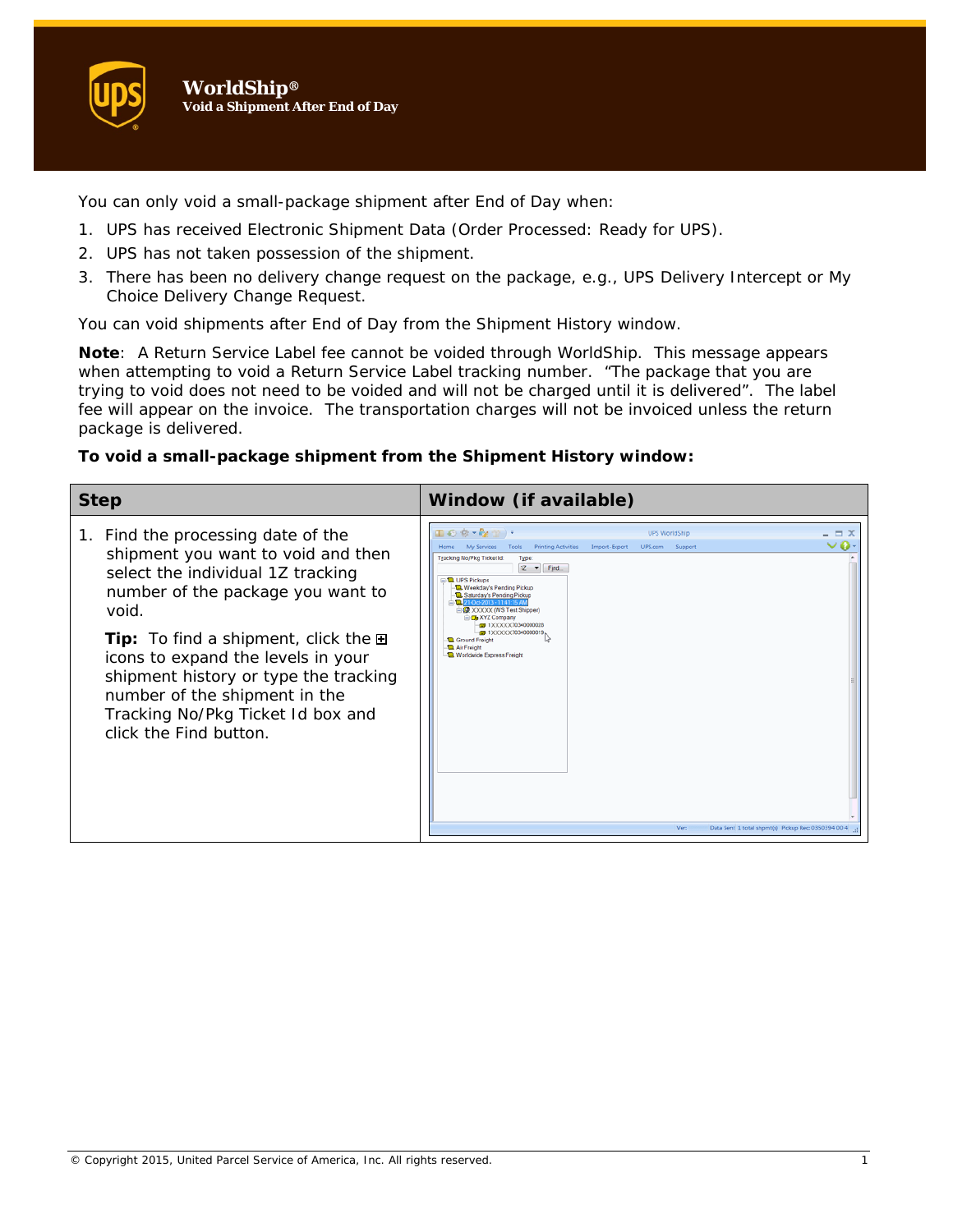

| 2.<br>Information about the package<br>appears on the right side of the<br>window.<br>On the Home tab, select Void or press<br>the Alt and Delete keys on the<br>keyboard. | Ⅲ◎※~☆☆)<br>. . x<br><b>UPS WorldShip</b><br>^ 0<br>My Services Tools<br><b>Printing Activities</b><br>Import-Export<br>UPS.com<br>Support<br>Home<br>Create a Return<br>$\searrow$<br>Multi-piece Shipment<br>History<br>Repeat Undo<br>Void<br>Track<br>Messaging<br><b><i><u>Ariracca</u></i></b><br>Pickur<br>Save Shipment<br>Information<br>Center<br>Day<br>Navigate<br>Shipment Activities<br>Track<br>Manage Addresses End of Day<br>Pidcups<br>Messages<br>Tracking No/Pkg Ticket ld:<br>Type:<br>Shipper: XXXXX Ship To Ship From<br>12 = Find<br>XYZ Company<br>3355 Highgrove Road<br>Telephone<br><b>L</b> UPS Pickups<br>LUTHERVILLE TIMONIUM, MD 21093<br>Weekday's Pending Pickup<br><b>United States</b><br>Saturday's Pending Pickup<br>Email<br>21-Oct-2013 - 11:41:15 AM<br>A XXXXX (WS Test Shipper)<br><b>CB</b> XYZ Company<br>@ 1XXXXX7034000002<br>Package<br>Ground Freight<br>Air Freight<br>Package Cost<br>Worldwide Express Freight<br>1) (XXXX70340000019<br>Tracking No:<br>Large Package<br>Dimensions:<br>None Entered<br>Pkg Type: Package<br>Package Wt<br>3.0 <sub>b</sub><br>Options Misc.<br>Ver:<br>Data Sent Package 2 of 2 Pickup Rec: 0350394 00 4 |
|----------------------------------------------------------------------------------------------------------------------------------------------------------------------------|-----------------------------------------------------------------------------------------------------------------------------------------------------------------------------------------------------------------------------------------------------------------------------------------------------------------------------------------------------------------------------------------------------------------------------------------------------------------------------------------------------------------------------------------------------------------------------------------------------------------------------------------------------------------------------------------------------------------------------------------------------------------------------------------------------------------------------------------------------------------------------------------------------------------------------------------------------------------------------------------------------------------------------------------------------------------------------------------------------------------------------------------------------------------------------------------------|
| The Void after EOD window appears.<br>3.                                                                                                                                   | <b>UPS WorldShip</b>                                                                                                                                                                                                                                                                                                                                                                                                                                                                                                                                                                                                                                                                                                                                                                                                                                                                                                                                                                                                                                                                                                                                                                          |
| Click the OK button.<br>Tip: If you do not want to see this<br>window each time you void a package,<br>select the Do Not Show This Dialog<br>Box Again check box.          | You have chosen to void a shipment/package that has already<br>been through End of Day. You will now be directed to the UPS<br>Void Shipments Page to complete the void.                                                                                                                                                                                                                                                                                                                                                                                                                                                                                                                                                                                                                                                                                                                                                                                                                                                                                                                                                                                                                      |
|                                                                                                                                                                            | Do not show this dialog box again.                                                                                                                                                                                                                                                                                                                                                                                                                                                                                                                                                                                                                                                                                                                                                                                                                                                                                                                                                                                                                                                                                                                                                            |
|                                                                                                                                                                            | Cancel<br>Help<br>OK                                                                                                                                                                                                                                                                                                                                                                                                                                                                                                                                                                                                                                                                                                                                                                                                                                                                                                                                                                                                                                                                                                                                                                          |